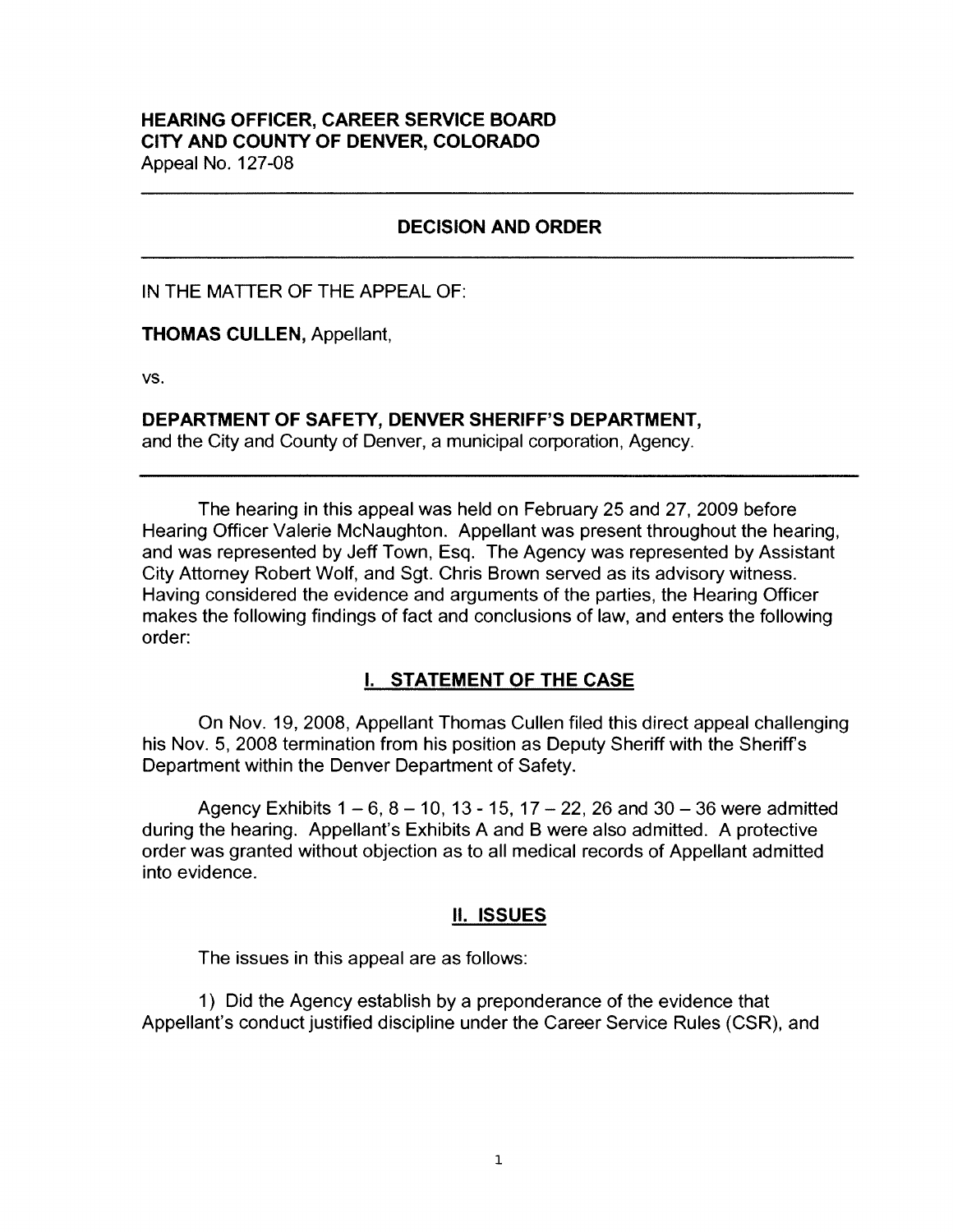2) Did the Agency establish that termination was within the range of penalties that could be imposed upon Appellant by a reasonable administrator for the violations proven under the rules?

## Ill. **FINDINGS OF FACT**

Appellant Thomas Cullen was hired as a Deputy Sheriff for the Denver Sheriffs Department in 1988. On March 1, 2007, he entered into a two-year Stipulation and Agreement for Participation in a Substance Abuse Treatment/Education Plan (Stipulation). [Exh. 13.] The Stipulation was part of a settlement agreement, along with a 60-day suspension, that resolved then-pending disciplinary and disqualification actions.<sup>1</sup>

On July 15, 2008, at 5:23 p.m., City of Westminster police officers responded to a domestic disturbance call at Appellant's home, which he shares with Maria Elisa Montero. Ms. Montero called the police to request assistance because Appellant had been on a drinking binge since Thursday, and had drunk "a good portion of a large size bottle of vodka" that day. She took his keys and wallet so he wouldn't drive, and told the officer that Appellant was on a work contract with his employer, the Denver Sheriffs Department, which prohibited him from drinking. She told the police that "[w]hen she attempted to call the IA unit, Thomas [Cullen] grabbed the phone from her hand, and she thought he had broken the phone." [Exh. 10-2 to -3.]

Appellant admitted to the officers that he "had a few [drinks] the night before and a couple today." He stated he wanted Ms. Montero arrested for kidnapping because she had taken his keys away from him. When Officer Spottke informed him she knew he was on a work contract, he replied, "[w]hat do you want me to do?" The officers determined that the altercation was not physical, but that Appellant was too intoxicated to care for himself. He was transported to Washington House Detoxification Center, and released at 9:45 a.m. the next day. [Testimony of Officer Cheri Spottke; Exhs. 10, 31.]

Appellant testified that he called in sick at 3:45 a.m. on July  $15<sup>th</sup>$  because of a migraine, and started drinking at four a.m. to ease the pain. He stated it was the first time he had anything to drink since signing the Stipulation in March 2007. He admitted at hearing that he had six to twelve beers and some vodka throughout the day. The pain went away at about three p.m. When Ms. Montero came home from work around five p.m., she confronted him angrily about being on a singles website, and told him she was going to call the police because he had been drinking. Ms. Montero was aware Appellant was on a work contract related to his drinking, as they were together since he went through the settlement process leading to the Stipulation.

 $1$  The disciplinary matter arose from Appellant's May 17, 2005 arrest for impersonating a peace officer and driving under the influence of alcohol. The disqualification action was the subject of CSA Appeal No. 165-04, and was based on Appellant's use of numerous hours of leave. [Exh. 21.]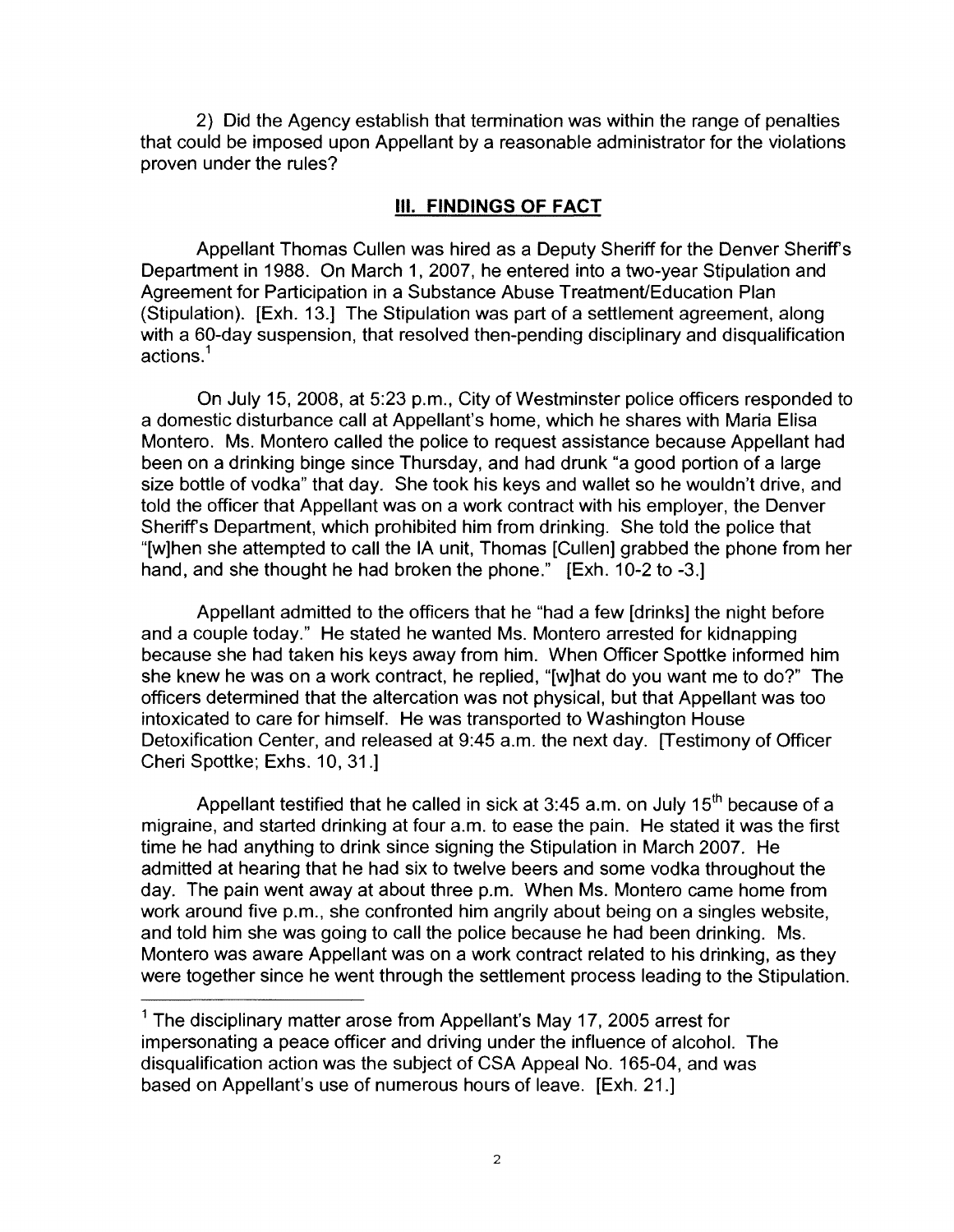Ms. Montero then took his keys and wallet to prevent him from driving. [Testimony of Appellant.]

When the police arrived, Appellant was agitated at first because he believed Ms. Montero was "using the work contract as a weapon." He then cooperated with the police by providing them the information they requested. "I knew the city would come after me on the Stip. And I knew they were going to fire me." When asked if he knew that because he knew the city would assume he violated the agreement, Appellant answered, "[t]hat's correct." However, Appellant testified he believed that his obligation to abstain from alcohol ended after he completed the Minimal Treatment Plan on March 10, 2008. On cross-examination, Appellant was asked to explain why the Stipulation would require random testing for alcohol after he completed his Treatment Plan if he didn't need to abstain from alcohol, Appellant replied, "[t]he way the contract reads, it doesn't say I have to pass." [Testimony of Appellant; Exh. B-9.]

Appellant further testified that he told Washington House intake staff that he suffered from migraines, and was on Maxalt medication to control them. In contrast, Washington House records show that Appellant denied any health problems or having taken any medication. The records also reflect that Appellant stated these were the first drinks he had for three years, and that he had his last drink at 5 p.m. that evening. Appellant told intake that he did not know why he drank, he "just felt like it." [Exh. 31- 4, -5, -12.] Appellant's shift the next day, July  $16<sup>th</sup>$ , started at 5:41 a.m., but he was not released until 9:45 a.m. Appellant called in sick that day, and that leave was approved. [Appellant's testimony; Exh. 31-3.]

The Department's Internal Affairs Bureau interviewed Appellant regarding this matter on Aug. 19, 2008. He told the interviewer that July 15<sup>th</sup> was his first drink since the March 2007 Stipulation, and expressed his belief that he only had to abstain from alcohol until the end of treatment, which he dated as February 2008. After treatment ended, he believed he only had to submit to random testing for alcohol. Appellant admitted that he had six or seven beers and four to five vodka drinks between four a.m. and five p.m. on July 15<sup>th</sup>. Later in the interview, Appellant stated he only had one vodka drink. [Testimony of Sgt. Chris Brown, Exh. 34.]

At the Sept. 23, 2008 pre-disciplinary meeting, Appellant again stated that his July  $15<sup>th</sup>$  drinks were his first since signing the Stipulation, and that he only took them because of the pain. He also said the Stipulation did not require him to forgo alcohol use after he completed his treatment plan. [Exh. 35.]

Ms. Montero testified that she became angry on July  $15<sup>th</sup>$  when she came home from work and noticed Appellant's computer was logged onto a singles website. She woke Appellant up and asked him to explain. When he denied knowing anything about the site, she told him to leave the house, which she owns, and refused to give him his wallet unless he would return her house key. She denied that she took Appellant's car keys that evening, or that she refused to let him leave. Ms. Montero also testified that she did not notice any signs that Appellant had been drinking that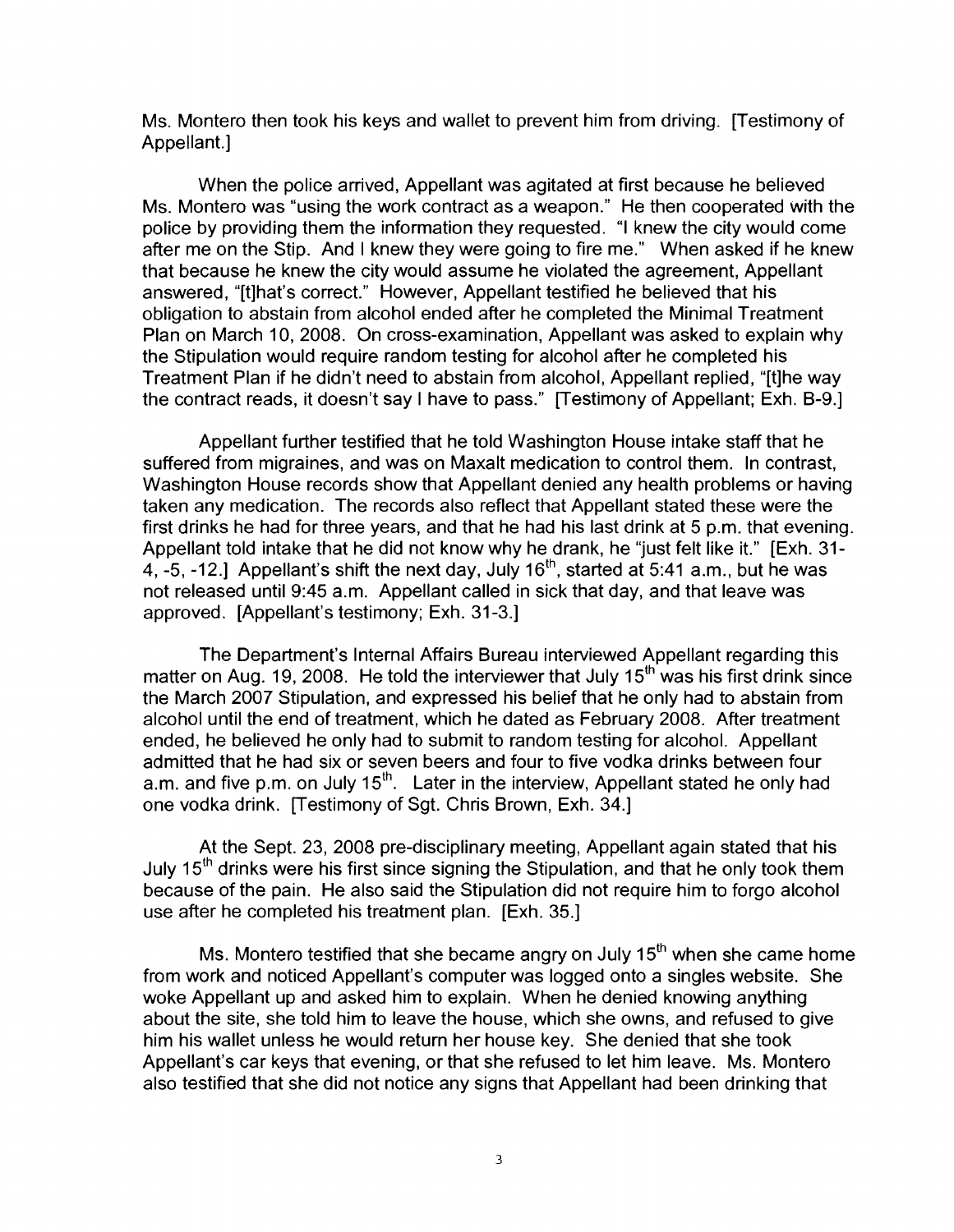day. Later during her testimony, she admitted he "could have" drank a large size bottle of vodka that day. "I was very angry. I don't remember what I said that day'' to the officers. Ms. Montero admitted she knew Appellant was under a contract not to drink on July 15<sup>th</sup>, and stated she informed Officer Spottke of that fact. [Testimony of Ms. Montero.]

Capt. Robert Kricke of the Department's Internal Affairs Bureau testified that he returned a call from Ms. Montero on Jan. 17, 2008, and recorded their conversation with her permission. [Exh. 26.] He told her he had been trying to bring Appellant in for a breath test to monitor his compliance with the terms of the Stipulation. Ms. Montero told him that Appellant had been drinking for four months since he went off probation with Douglas County, and that Antabuse does not prevent him from drinking. She added that Appellant drinks at home from Friday nights to Sundays, and dries out on Mondays. Ms. Montero stated that Appellant was drinking this past week on Monday, Tuesday and Wednesday, and she saw him drinking that morning, a Thursday. She told him that she had also reported his drinking to Frank Gale, another departmental employee. Ms. Montero advised Capt. Kricke that Appellant warned her Internal Affairs would ask her to let them in the house, but asked her not do it.

During that phone call, Ms. Montero told Capt. Kricke that Appellant may say she is lying to retaliate against him for finding him on internet dating sites, but said she had proof of his drinking in the form of liquor store bills, because she herself was not a drinker. When Capt. Kricke asked her if she had anything else to add, Ms. Montero stated, "I don't know how else to detach him from drinking, because he's so smart." She explained that he uses his migraines to avoid getting tested for alcohol use. Ms. Montero further told Capt. Kricke that Appellant told her if she said anything to anyone, she would be destroying his life and his work, and he would destroy her. [Testimony of Capt. Kricke; Exh. 26.] Capt. Kricke later received a copy of Appellant's December credit card statement in a six-page fax from Jefferson County Education Center, Ms. Montero's employer, which showed \$136.08 in purchases from Sheridan Liquor during that month. [Exh. 30.]

On Feb. 14, 2008, Capt. Kricke interviewed Appellant to investigate his use of alcohol under the Stipulation. Appellant told Capt. Kricke that he went to liquor stores to buy whatever alcohol Ms. Montero wanted, including beer, vodka and Jack Daniels, but that he did not drink it. He stated he drank only coke or iced tea when he went to bars. Appellant said he missed only one dosage of Antabuse, and his EAP counselor told him that was not a big deal. When asked about his failure to answer the phone or doorbell when Internal Affairs tried to contact him to get him tested, Appellant said that he does not answer the door if he has a migraine, and that he isn't getting his phone messages from his girlfriend. [Exh. 33.]

In her testimony, Ms. Montero denied talking to Capt. Kricke in January 2008. She stated he called her on her cell phone, but she did not answer. Ms. Montero denied telling Capt. Kricke that Appellant had been drinking for the past four months since completing his probation, or that he drank on Fridays, Saturdays and Sundays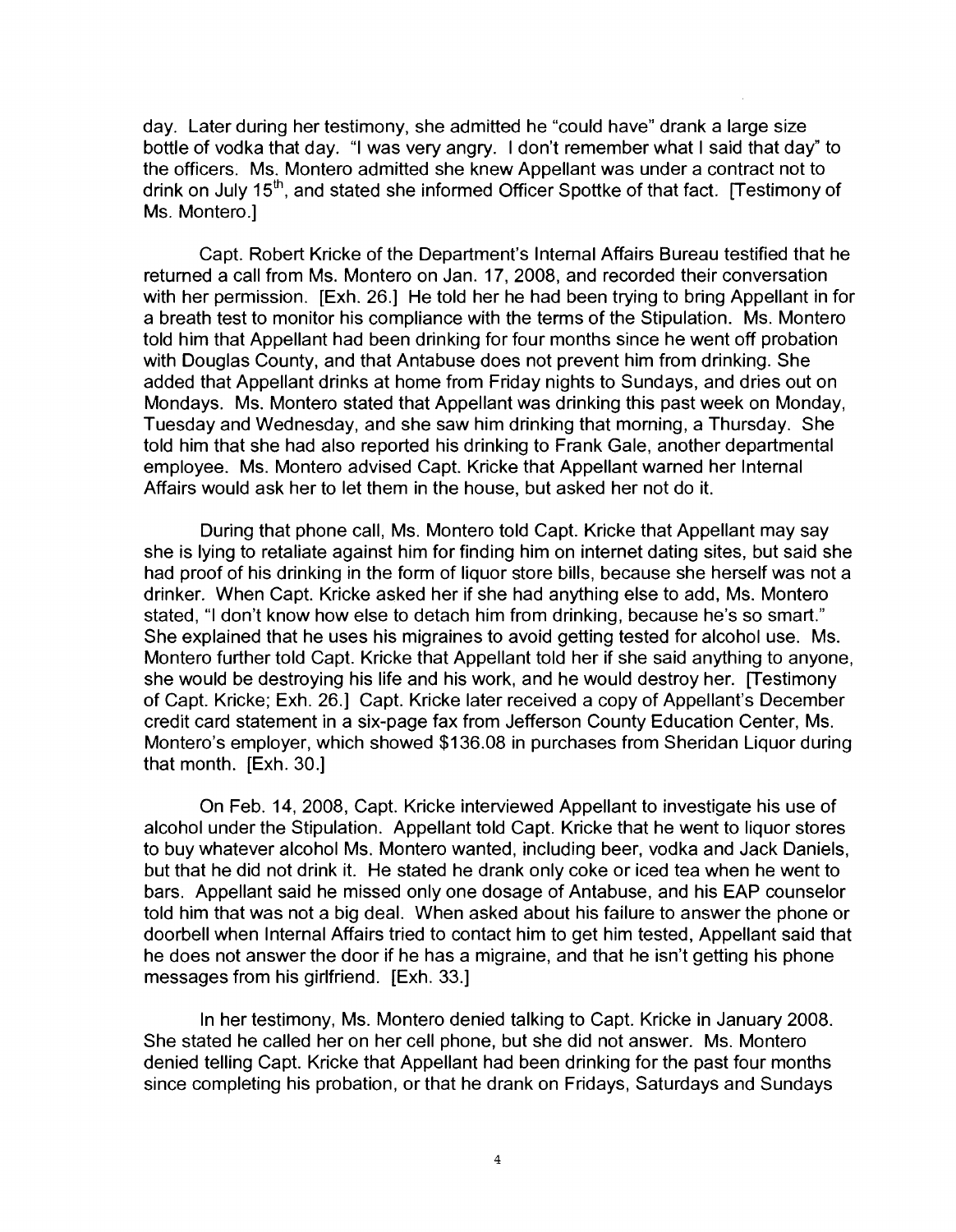and dried out on Mondays. She testified that she did not recall whether she sent Appellant's December 2007 credit card bill to Capt. Kricke, since it was so long ago. When shown a copy of the faxed bill from the Jefferson County Education Center, where she works, Ms. Montero stated that her sister also works at the Center, and that she may have faxed it to Internal Affairs. [Testimony of Ms. Montero.]

Appellant testified that he told Capt. Kricke in September 2007 that Ms. Montero may accuse him of drinking. Appellant asked Capt. Kricke to have him tested in the event that she does make that accusation. He stated that Ms. Montero gets mad at him as often as twice a month over his use of internet singles sites, and throws his clothes and car keys on the lawn. After she calms down, they talk things through, but "she's still this way." When asked why her story changed during her testimony, Appellant replied, "[s]he wasn't mad at me yesterday." <sup>2</sup> [Testimony of Appellant.]

Deputy Manager of Safety Mary Malatesta issued the termination letter after reviewing the entire file, including Appellant's employment and disciplinary histories, all documents related to Appellant's Stipulation and Minimal Treatment Plan, the investigative files, and Appellant's statements at the pre-disciplinary meeting. She also viewed the videos and listened to the audio recordings of all statements by witnesses and Appellant. Ms. Malatesta made the following disciplinary findings:

1 . Appellant violated CSR § 16-60 E when he lied to his superiors by stating that 1) he was not required to abstain from alcohol for the duration of the Stipulation, and 2) July 15<sup>th</sup> was the only time after signing the Stipulation that he had taken an alcoholic drink.

2. Based on the same two statements as above, Appellant violated CSR § 16- 60 L by failing to observe Sheriff Department Rule 200.4, which prohibits Deputy Sheriffs from departing from the truth or knowingly making misleading statements.

3. Appellant violated CSR § 16-60 L by failing to observe Sheriff Department Rule 300.7, which prohibits Deputy Sheriffs from drinking alcohol while off duty "to such an extent as to render them unfit to report for duty or unfit to perform their duties" based on his use of alcohol on July 15<sup>th</sup> and subsequent failure to report for duty on July  $16^{\text{th}}$ .

4. Appellant also violated 16-60 L by failing to comply with the Sheriff Department guiding principles of judgment, integrity and accountability based upon his avoidance of Internal Affairs to prevent submittal to testing for alcohol use.

5. Appellant violated CSR § 15-60 by his off-duty use of alcohol "that adversely affects an employee's job performance or the City" by being incapable of reporting to work because of alcohol use on July  $15<sup>th</sup>$  and  $16<sup>th</sup>$ .

 $2$  Ms. Montero actually testified on Feb. 25, 2009, two days before Appellant's testimony.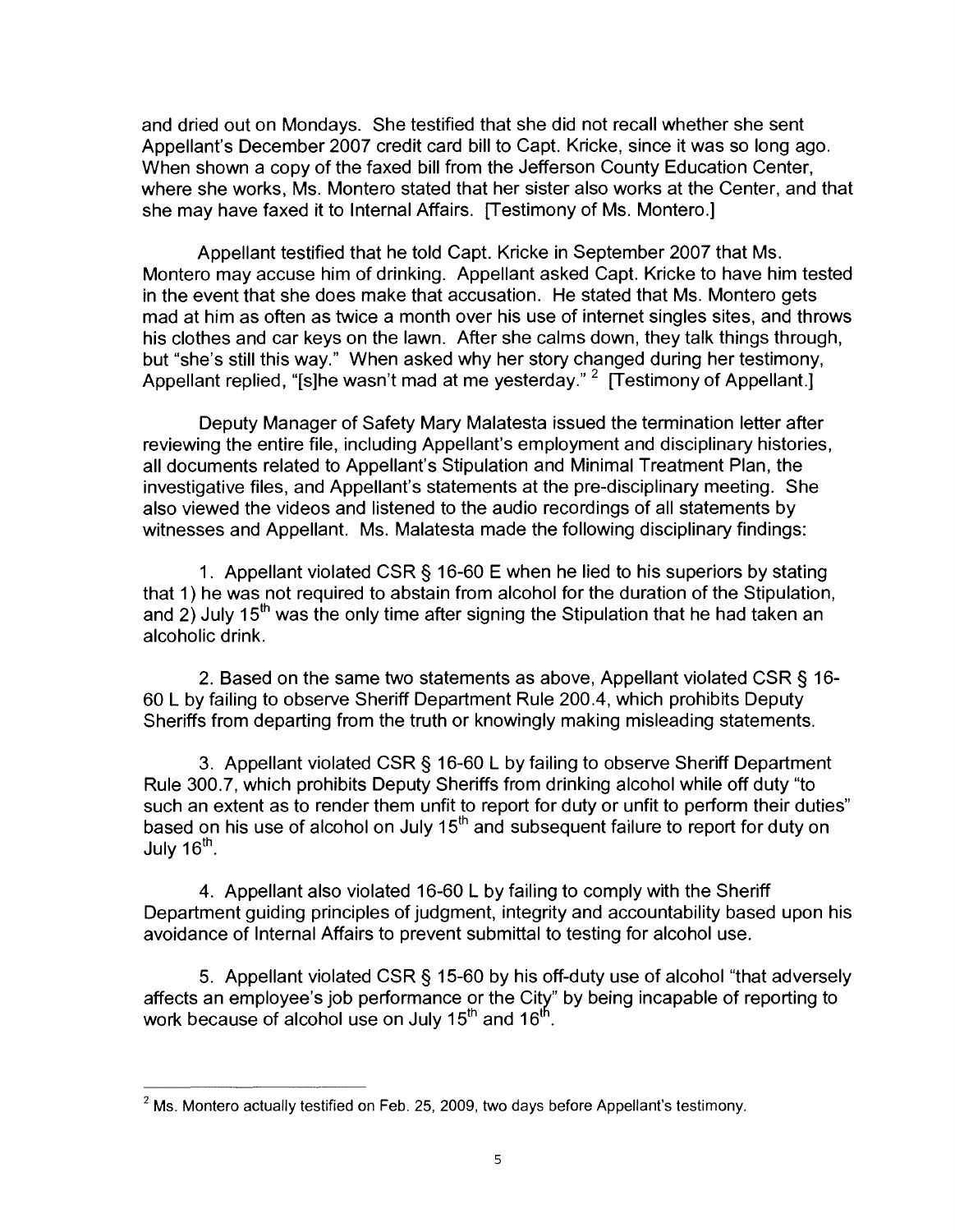6. Appellant violated CSR § 16-60 Y by his noncompliance with Mayor's Executive Order 94 based on his failure to comply with his Stipulation.

7. Appellant violated CSR § 16-60 Z by hindering the ability of the Agency to perform its mission by drinking to excess on July 15<sup>th</sup>, causing his inability to report to work on July  $16<sup>th</sup>$ . Appellant also damaged the reputation of the City by causing Westminster police officers to contact him on a domestic dispute while he was intoxicated, and to learn he was on a work contract prohibiting him from drinking.

Ms. Malatesta determined that Appellant's violation of Executive Order 94 alone required Appellant's termination. "If it is determined after appropriate predisciplinary meeting that any of the following situations apply, the employee shall be dismissed even for the first offense for the following conduct ... 8. The employee has violated the Stipulation and Agreement." Executive Order 94,  $\P$  IV. A. Ms. Malatesta also relied on the above violations in determining that Appellant's conduct rendered him unfit for service as a Deputy Sheriff. She noted he was subjected to five previous disciplinary actions from 2004 to 2008 ranging from verbal reprimands to a sixty-day suspension. [Exhs. 18 - 22.] The termination letter was issued on Nov. 5, 2008, and this timely appeal followed. [Exh. 1.]

# **IV. ANALYSIS**

The Agency bears the burden to prove that the imposition of discipline was appropriate under the Career Service Rules, and that the level imposed was within the range that could be issued by a reasonable administrator.

## A. CSR § 16-60 E: Dishonesty

A statement made in a disciplinary proceeding may lead to separate discipline under CSR§ 16-60 E if it is false and known to be so by the employee. In re Dessureau, CSA 59-07 (1/16/08). "Misleading or untrue statements undermine the efforts of an agency to determine the truth in the investigation, and weaken the trust needed between the agency and its employees." In re Galindo, CSA 39-08, 10 (9/5/08).

The Agency based its finding of dishonesty on two statements made by Appellant during the Internal Affairs interview held Aug. 19, 2008 that: 1) July 15<sup>th</sup> was his only use of alcohol since he signed the Stipulation in March 1, 2007, and 2) he believed he was released from the obligation to refrain from alcohol after successfully completing his Minimal Treatment Plan.

> 1) Was Appellant's statement that he abstained from alcohol before July 15<sup>th</sup> truthful?

As to the first statement, the Agency presented a recording of a January 2008 telephone call between Appellant's girlfriend, Ms. Montero, in which she stated that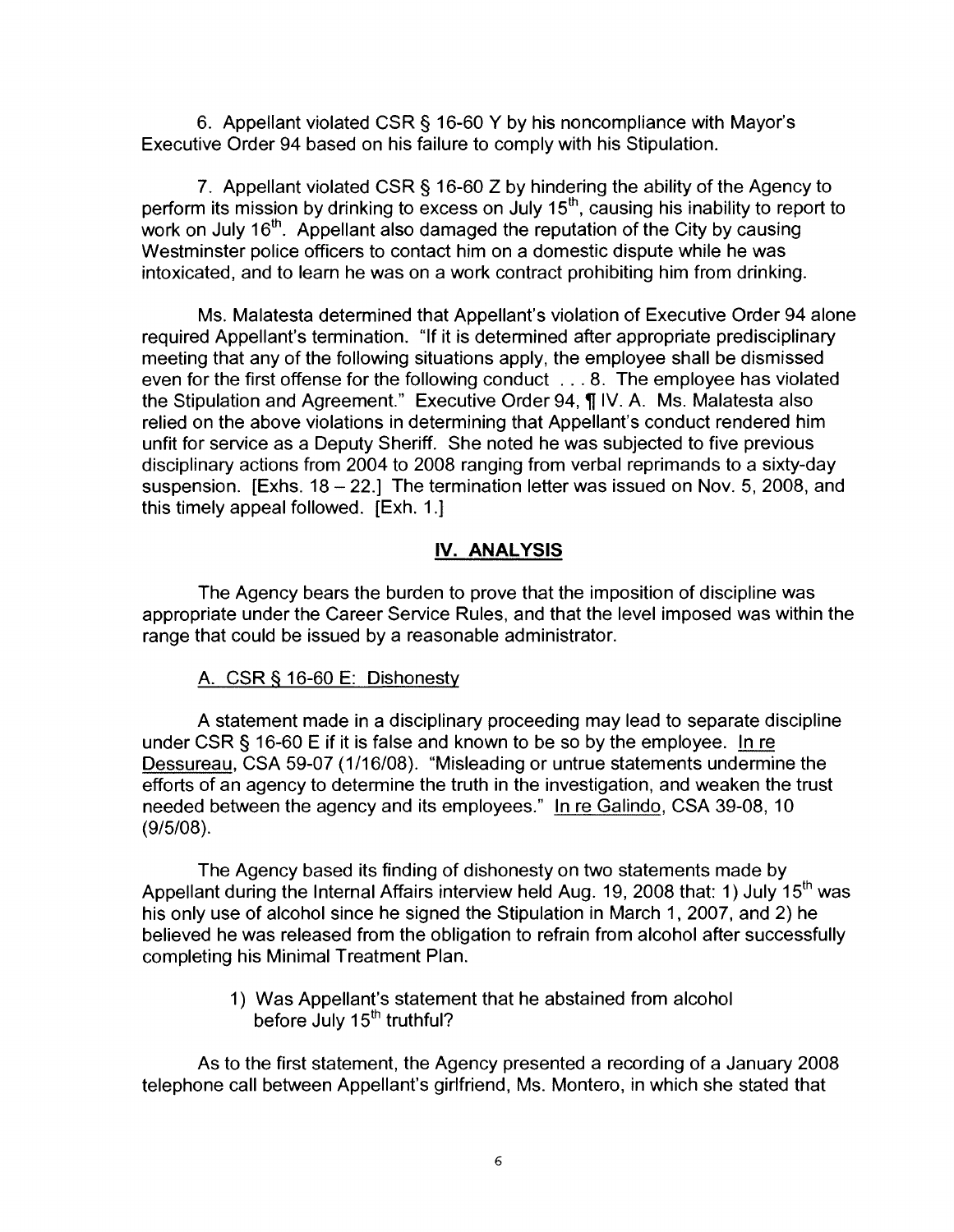Appellant had been drinking since September 2007. She later faxed Appellant's most recent credit card statements to Capt. Kricke, showing purchases at liquor stores and charges from bars. [Exh. 26.] Ms. Montero told Capt. Kricke that the bills proved Appellant was drinking, because she herself did not drink. She added, "I don't know how else to detach him from drinking." Ms. Montero denied in her testimony that she talked to Capt. Kricke at all, and did not remember faxing the bill to him. The recording of the phone conversation, corroborated by Capt. Kricke's testimony, conclusively proved that Ms. Montero told him Appellant was drinking during the term of the Stipulation, even before he completed his Treatment Plan. This statement contradicted Ms. Montero's testimony a year later during this appeal of his termination.

Appellant argues in response that Ms. Montero was often angry at him for his use of internet dating sites, and she would thereafter threaten to call Internal Affairs to say that he had been drinking. Appellant admitted at hearing that Ms. Montero did not accuse him of drinking during her testimony because "she wasn't mad at me vesterday." <sup>3</sup>

At hearing, Ms. Montero said that Appellant did not drink at home, and uses alcohol only for cooking. She added that she may have bought the alcohol reflected on the credit card statement herself, since she sometimes signs his name to credit charges using his card. In contrast, Ms. Montero told Capt. Kricke in January that she did not drink, and furnished the bill as proof of Appellant's drinking. When asked if she told Capt. Kricke that Appellant had been drinking for the past four months, Ms. Montero replied, "No way. He was on Antabuse."

I conclude that Ms. Montero was being truthful on Jan.  $17<sup>th</sup>$  when she made a detailed report to Capt. Kricke of Appellant's drinking habits for the four months before the call. The clear evidence of the recorded phone call is a contemporaneous record of Ms. Montero's memory of events affecting her life during that period. Her stated motivation "to detach Appellant from drinking" contradicts Appellant's testimony that Ms. Montero was driven by anger with him. Further, Capt. Kricke testified that Ms. Montero herself initiated the call to him. This is consistent with Ms. Montero's admission that Capt. Kricke called her on her cell phone, a number that would be hard to obtain without a previous call from that phone or a voluntary disclosure of the number from the cell phone owner.

The Agency also introduced the testimony of Westminster Police Officer Cheri Spottke, who stated that Ms. Montero told her on July 15<sup>th</sup> that Appellant had been binge-drinking since Thursday, July 10<sup>th</sup>. The police report records that Appellant told her on July 15<sup>th</sup>, "I had a few last night, and a couple today." [Exh. 10-3.] Officer Spottke made a written report of her conversations with the parties, and testified consistently with her report. Her objectivity and credibility are not in question. Officer Spottke's narrative is entitled to substantial weight as an official narrative made as a

<sup>&</sup>lt;sup>3</sup> Ms. Montero actually testified on Feb. 25, 2009, two days before Appellant's statement.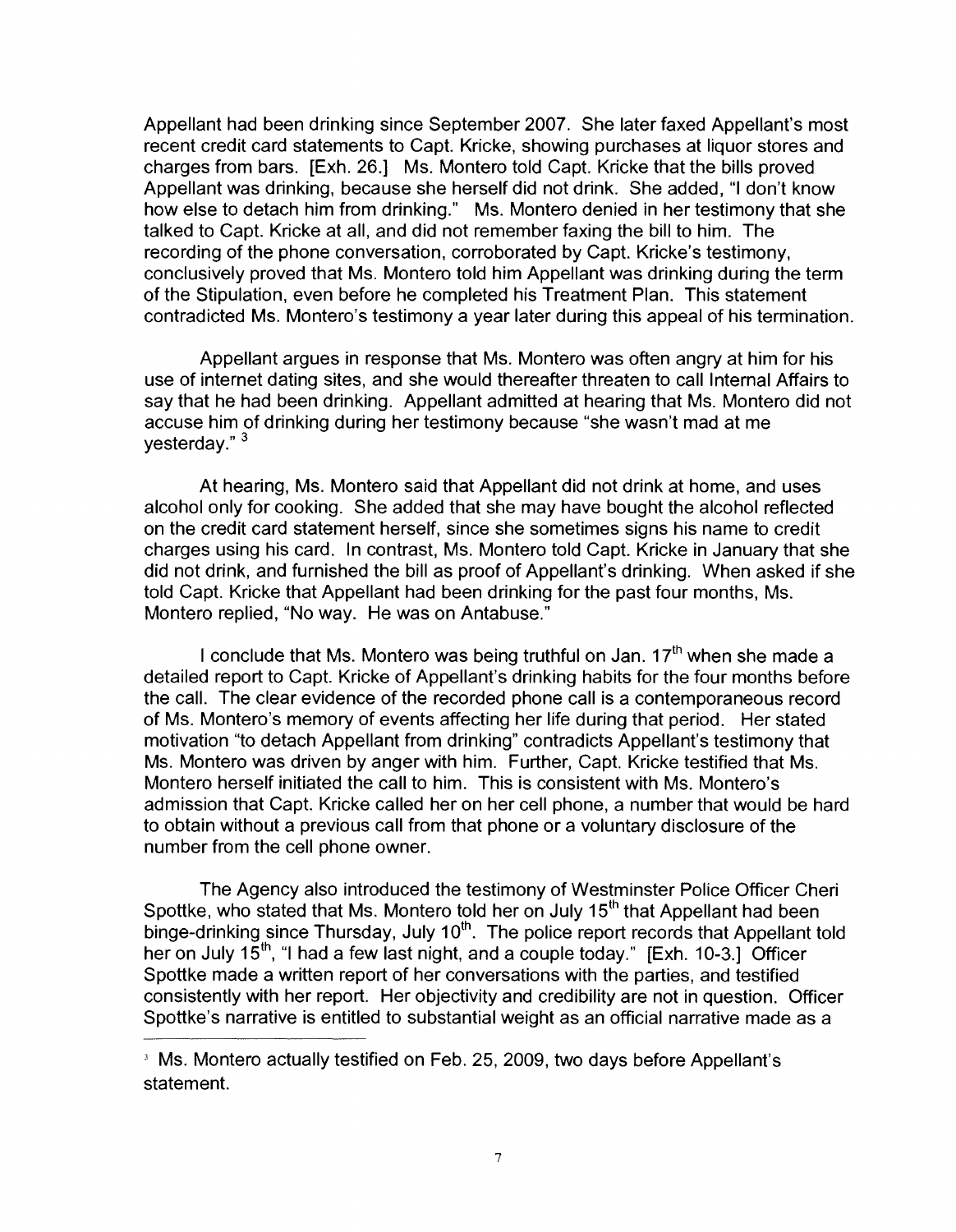part of her duties a few hours after her interview with Ms. Montero and Appellant. Ms. Montero admitted that she did not recall exactly what she said that night because it was long ago, and she was angry at the time. Appellant's blood alcohol level an hour after the encounter with the police was .179, which is two times the legal limit for driving under the influence of alcohol. The testimony of Appellant and Ms. Montero is subject to attack based on the financial interests of the parties in obtaining back pay and restoring Appellant to his job, relief that could be granted if the termination is reversed in this appeal.

In addition, Ms. Montero's testimony was contradicted in other respects by her statements that day to the police, as well as the testimony and statements of both Appellant and Officer Spottke, indicating that her testimony is less reliable than other evidence on this issue. At hearing, Ms. Montero denied she took Appellant's car keys. However, that night, she told Officer Spottke that she "took his keys and wallet so he would not drive." [Exh. 10-2.] Appellant testified to that same fact, and told the officer that he wanted Ms. Montero arrested for kidnapping because she took his keys. [Exh. 10-3.] Officer Spottke confirmed Appellant's version of events during her testimony.

At hearing, Ms. Montero also denied noticing that Appellant had been drinking. On cross-examination, however, she admitted he could have had a large size bottle of vodka that day. Ms. Montero admitted that she made the call to the police. Officer Spottke reported and testified that the call was made because of an intoxicated party. Officer Esslinger reported that Ms. Montero was outside crying when he came to the house, and told him her boyfriend was inside and very intoxicated. [Exh. 10-8.] Ms. Montero told Officer Spottke that Appellant was been on a drinking binge since Thursday, and had drunk most of a large bottle of vodka. [Exh. 10-2.] Appellant was observed by Officer Cavender to be too intoxicated to care for himself. [Exh. 10-5.] His blood alcohol level was .179 an hour after the initial contact, when Officer Clarke observed an odor of alcohol on Appellant's breath, and red, watery eyes. [Exhs. 10-7, 31-11.]

The reliable contemporaneous evidence is consistent: Appellant was observably drunk, Ms. Montero reported his intoxication to the police, and Appellant later tested at almost two times the legal limit. Further, Appellant admitted to Internal Affairs that he had ten to twelve alcoholic drinks during the course of the day. During his testimony, he admitted to having six to twelve beers plus vodka that day. Under these circumstances, it is unlikely that Ms. Montero would have failed to observe his intoxicated condition. Moreover, both Ms. Montero and Officer Spottke testified that Ms. Montero told the latter on July  $15<sup>th</sup>$  that Appellant was on a work contract not to drink. [Exh. 10-2.] There would have been no reason for Ms. Montero to mention that fact unless alcohol was an issue at that time. In fact, Ms. Montero's only stated reason for calling the police was that he grabbed the phone from her hand when she attempted to call Internal Affairs to report a violation of his work contract not to drink. She later denied there was a physical altercation, and confirmed there was no damage to the phone. Her testimony is inconsistent with the weight of the credible evidence supporting her initial statement to the police, in which she reported that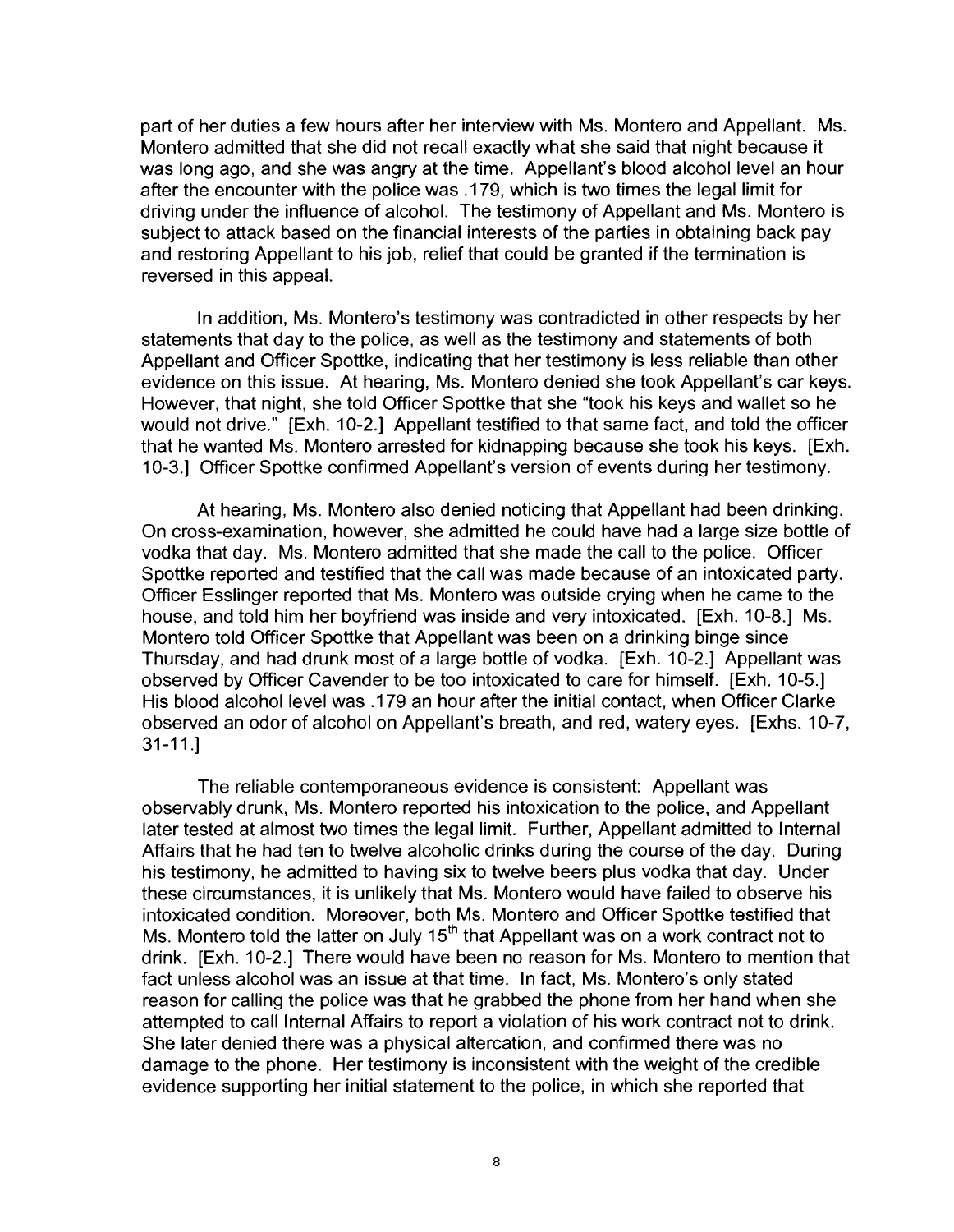Appellant had been on a drinking binge since Thursday of the previous week.

The issue of whether Appellant drank before July  $15<sup>th</sup>$  requires an analysis of the credibility of witnesses. Appellant and Ms. Montero were the only eyewitnesses on this issue. Appellant consistently denied such use, with one exception: in his statement to the police on the evening of July  $15<sup>th</sup>$ , he admitted having a few drinks on July 14<sup>th</sup>. Ms. Montero, on the other hand, made statements inconsistent with her phone call on Jan. 17<sup>th</sup> to Capt. Kricke, and her statement to Officer Spottke on July  $15<sup>th</sup>$ . Based on my finding that Ms. Montero was truthful in both those statements, I conclude that the most reliable evidence indicates that Appellant was not truthful when he stated at the August Internal Affairs interview that he had not drunk liquor before July 15.

> 2) Was Appellant dishonest in his statement that he believed he was not required by the Stipulation to abstain from alcohol after completion of the Treatment Plan?

Next, it must be determined whether Appellant was dishonest when he stated that he believed he did not need to abstain from alcohol for the full term of the Stipulation.

Executive Order 94 permits the city to enter into a Stipulation and Agreement with an employee for a first violation of the city's alcohol and drub policy. Executive Order 94,  $\parallel$  IV, B. Appellant signed his Stipulation on March 1, 2007, under the terms of which he accepted a sixty-day suspension and treatment for alcohol abuse under the supervisor of the Mayor's Office of Employee Assistance [MOEA] and a laterdesignated treatment provider. The Stipulation required compliance with the substance abuse plan approved by the MOEA as a condition of continued employment. The Stipulation states that a substance abuse plan may include a Minimal Treatment/Education Plan, a Substance Abuse Treatment (SAT) program, and any additional requirements imposed by the selected treatment provider. The minimum term of the Stipulation is 24 months for the date of execution. [Exh. 13.)

On April 6, 2007, Appellant and his Employee Assistance Counselor Peter M. Knutson signed the Stipulation's Minimal Treatment Plan, a typed form with handwritten completions. Under the category Primary Treatment, the following additions were made: Abstention from Alcohol Required Yes  $\sqrt{N}$  No Duration for the term of Stipulation and Agreement. [Checkmark and words in italics are hand-written.] **[Exh. 14-1.]** 

The Treatment Plan also required several additional conditions during four successive two- or three-month periods, as shown in Attachments  $A - D$  of the Plan. After Appellant successfully completed the terms governing each period, the conditions of treatment were scaled back. Appellant's required twice-weekly attendance at Chemical Dependency Treatment Group was gradually reduced to twice a month, and Antabuse was discontinued on Jan. 31, 2008. [Exh. 14-2 to -5.)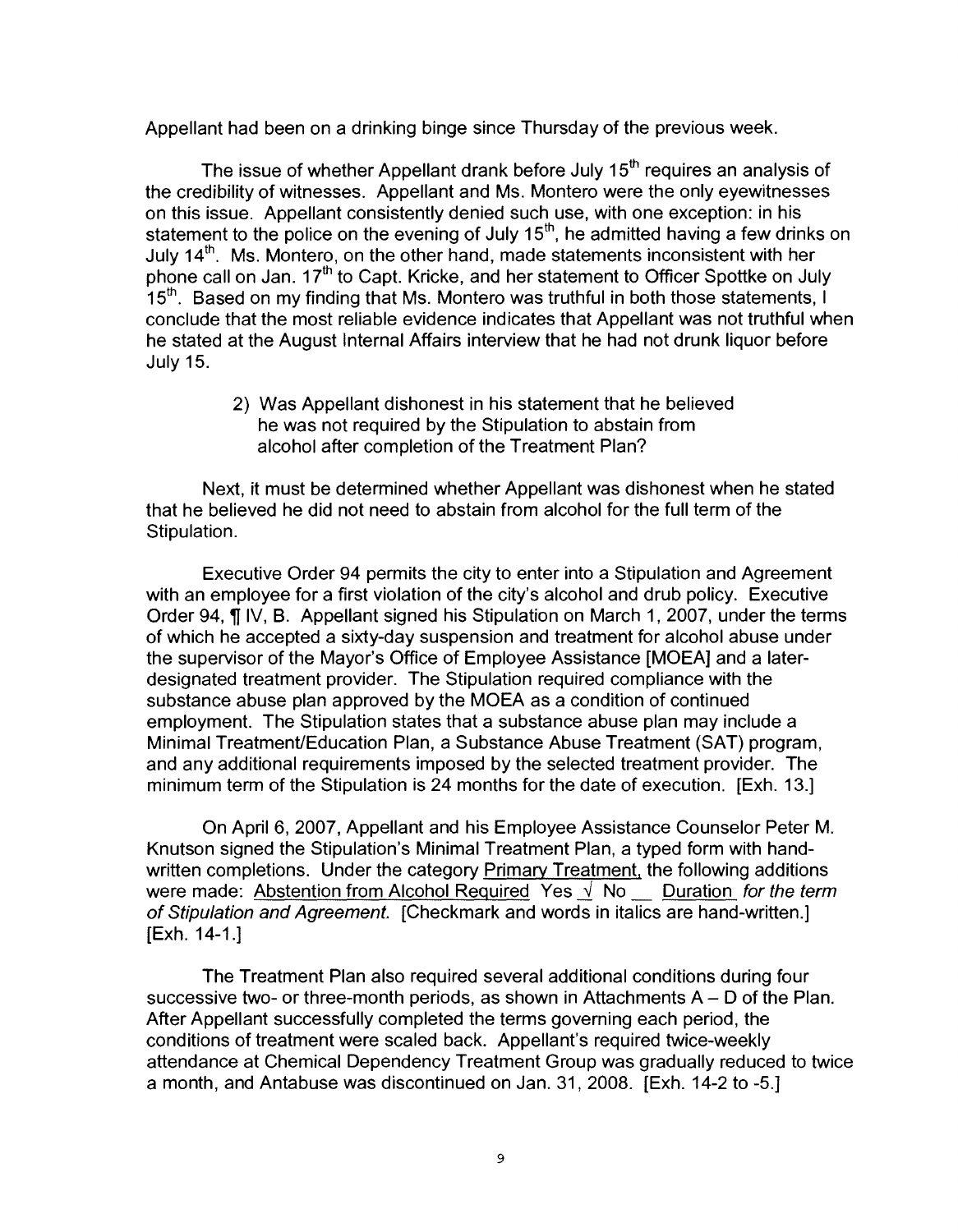Appellant concedes that his Stipulation was in effect from March 2007 to March 2009, and that he was obligated by that agreement to undergo random drug and alcohol testing throughout that period. [Exh. 13, 13-3.] Appellant admits signing both the Stipulation and the Treatment Plan required by the Stipulation. He argues however that 1) the Stipulation itself did not specifically require his abstention from alcohol, 2) only the Treatment Plan required abstention from alcohol, 3) he was released from all obligations under the Treatment Plan on March 10, 2009, and therefore 4) his drinking on July 15<sup>th</sup> did not violation the Stipulation.

Resolution of this issue requires a determination of the reasonable meaning of the Stipulation, and whether Appellant showed by his actions or statements that he believed he was free from the obligation to abstain from alcohol.

Appellant is correct that the six-page Stipulation does not specifically state he must avoid consumption of alcohol for its 24-month term. However, the Stipulation requires him to comply with a treatment plan developed by the MOEA. That plan required Appellant to abstain from alcohol ''for the term of the Stipulation and Agreement." The terms of the Treatment Plan were not incorporated into the Stipulation for an obvious reason: treatment plans must be individualized to allow each employee to obtain maximum benefit from treatment, in accordance with the intent of Executive Order 94 to maintain a safe and healthy environment for city employees and the public. Compliance with the Treatment Plan was a specified and required term of the Stipulation. Appellant had actual notice that he was prohibited from any use of alcohol based on the hand-written words on his Minimal Treatment Plan directly over his signature.

Moreover, his argument that the Stipulation did not require him to test negative on his random breath or blood tests is directly contradicted by the Supplemental Disclosure Statement, which advised him that a positive test for alcohol constitutes non-compliance with the Treatment Plan, and is grounds for disciplinary action including termination. [Exh. 15-2.]

Next, it must be determined whether Appellant's actions or statements indicate he knew he was required to abstain from alcohol after successful completion of the Treatment Plan.

Both Ms. Montero and Appellant testified that she knew he was on a work contract not to drink on July  $15<sup>th</sup>$ . Ms. Montero threatened to call Internal Affairs to report his drinking. Appellant responded by grabbing the phone out of her hands with such force that she believed it was broken, and called Westminster Police Department. Ms. Montero informed Officer Spottke that Appellant was a Deputy Sheriff "on a work contract where he is not supposed to be drinking." When Officer Spottke informed Appellant that she knew he was on a work contract, he asked, "[w]hat do you want me to do?" [Exh. 10-2 to -3.] At hearing, Appellant presented his migraine as the reason for his drinking. However, when asked by Washington House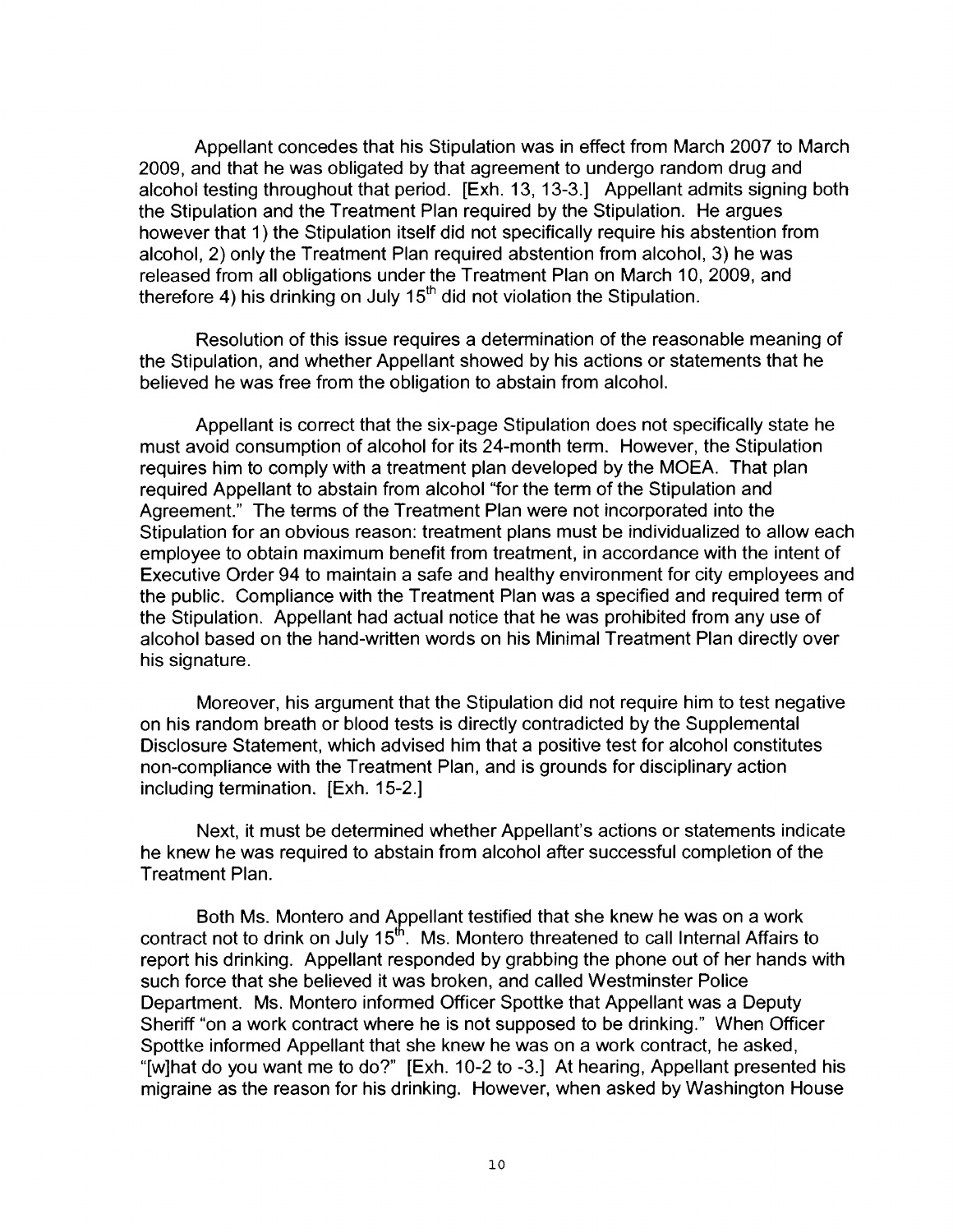intake staff, he denied any medical condition or taking any medication, and told them he "just felt like it:" when asked why he was drinking.

The most persuasive evidence on this issue is Appellant's testimony that he was agitated on July 15<sup>th</sup> because Ms. Montero attempted to call Internal Affairs to report his drinking. If he actually believed he was under no obligation to avoid alcohol, Appellant would have no basis for such agitation, or his testimony that Ms. Montero was "using the contract as a weapon." Most tellingly, Appellant testified that he "knew the city would come after me on the Stip", because he knew the city would consider his drinking a violation of the Stipulation.

I find that the only reasonable interpretation of the Stipulation, its amendments and the Treatment Plan required under its terms is that Appellant was required to abstain from alcohol until at least March 2009. I also find that Appellant knew that obligation existed on July 15<sup>th</sup>, and falsely told Internal Affairs he believed otherwise. I conclude that Appellant's denial that the Stipulation prohibited alcohol use in July 2008 was dishonest. The Agency thus proved a violation of CSR § 16-60 E by virtue of both Appellant's denial that he drank before July 15<sup>th</sup>, and his denial of his continued contractual duty to refrain from alcohol.

### B. CSR§ 16-60 L: Failure to observe Sheriff Department Rules

The Agency also based its disciplinary action on its conclusion that Appellant violated three Sheriff Department Rules. First, it alleges a violation of§ 200.4, which requires that "Deputy Sheriffs and employees shall not depart from the truth, knowingly make misleading statement or falsify any report, record, testimony or work related communications. [Exh. 17-4.]

For the same reasons as set forth in the above analysis of the dishonesty allegation, I conclude that the Agency established Appellant departed from the truth in his statement to Internal Affairs that he had not indulged in alcohol before July 15<sup>th</sup>, and that he believed the Stipulation did not require him to abstain from alcohol.

Second, the Agency alleges that Appellant violated Sheriff Department Rule§ 300.7, which states, "Deputy Sheriffs and employees shall not drink alcoholic beverages while off duty to such an extent as to render them unfit to report for duty or unfit to perform their duties." [Exh. 17-4.] The Agency bases this allegation on Appellant's failure to report for work on July 16<sup>th</sup> at 5:41 a.m., the start of his shift, because he was not released from the detoxification center until 9:45 a.m.

Appellant argues that he was not intoxicated at 5:41 a.m., as shown by Washington House records that his blood alcohol level was .017 at 4:04 a.m. [Exh. 31-10.] The rule is violated by any alcoholic use that renders Appellant unfit for duty. While Appellant's inability to report was a direct consequence of his excessive drinking the day before, the evidence does not support a conclusion that Appellant was unfit for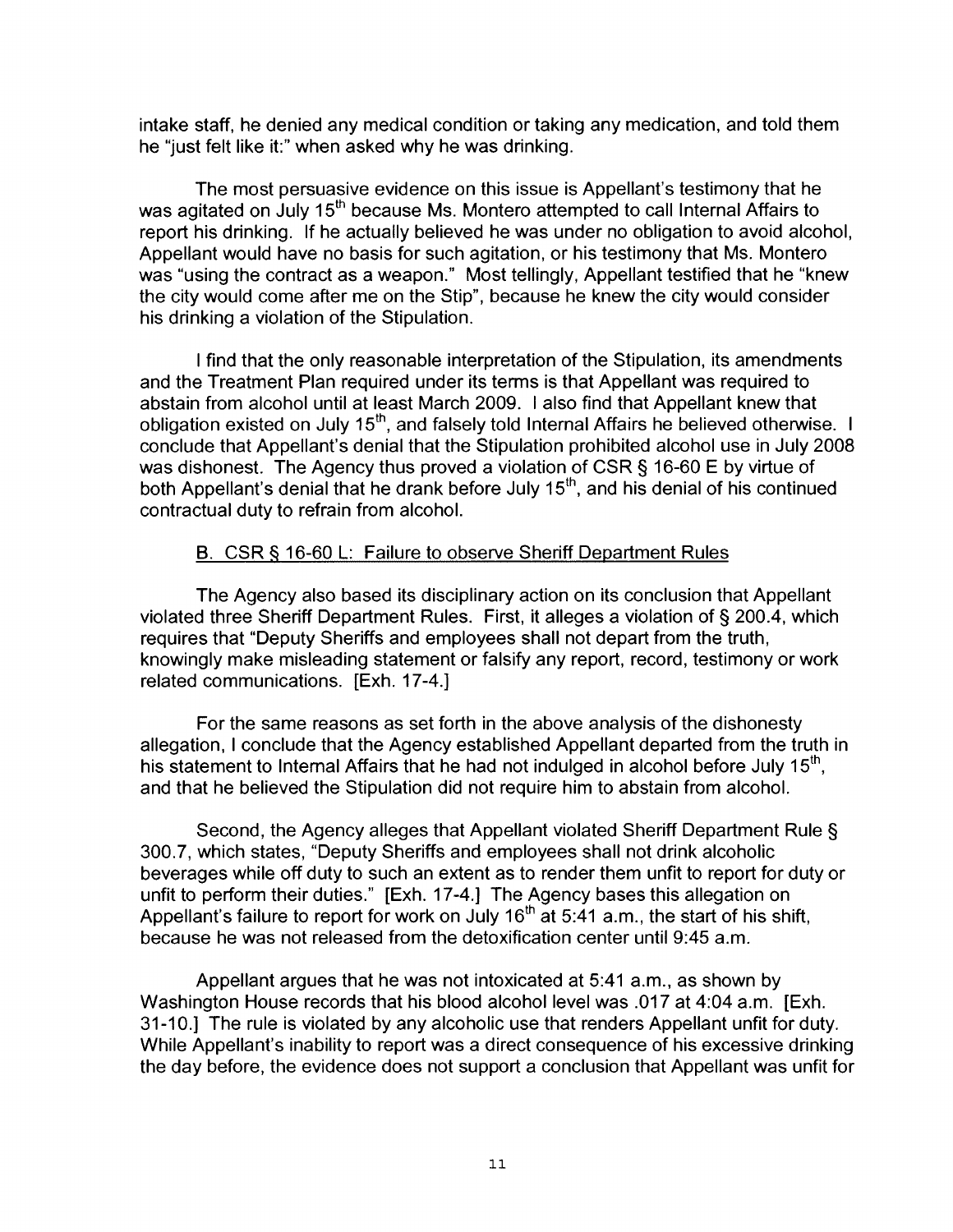duty at 5:41 a.m. because of his drinking, as required to prove a violation of the rule. therefore find that the Agency failed to prove Appellant violated Rule 300.7.

Third, the Agency claims Appellant violated its guiding principles of judgment, integrity and accountability by avoiding random alcohol testing. The Agency presented the evidence of Ms. Montero's January statement to Capt. Kricke in support of this allegation. However, the pre-disciplinary letter failed to provide any notice that the avoidance of testing was one of the disciplinary bases being considered. Further, the documents from the treatment provider show that Appellant complied with all terms of the treatment plan as of March 10, 2008, which included random testing. The Agency failed to prove Appellant avoided testing or otherwise violated the Department's guiding principles.

# C. CSR § 15-60, Code of Conduct: Off-duty use of alcohol

Termination was also based on a claimed violation of the§ 15-60 C, prohibiting off-duty use of alcohol that adversely affects job performance. Appellant admitted he drank between seven and thirteen drinks on July  $15<sup>th</sup>$ . The evidence shows that he engaged in a domestic dispute that evening, and was taken by the police to a detoxification center based on his inability to care for himself. Appellant was not released from detoxification until four hours after the start of his shift. The Agency has proven that Appellant's off-duty alcohol use caused his inability to report for work on July  $16<sup>th</sup>$ . Appellant's absence adversely affected his ability to perform his duties on that day. Therefore, the Agency proved Appellant violated § 15-60.

## D. CSR § 16-60 Y: Violation of Executive Order 94

The Agency claims that Appellant's use of alcohol on July  $15<sup>th</sup>$  violated the terms of his Stipulation, and therefore violated Executive Order 94, ¶ IV. 8. In various statements and his testimony, Appellant admitted drinking between seven and thirteen drinks on July 15<sup>th</sup>. The Stipulation required that Appellant abstain from alcohol for the term of the Stipulation, which was in effect until at least March 2009. Executive Order 94 requires termination "even for the first offense" if an employee violates his Stipulation. Therefore, the Agency proved Appellant violated Executive Order 94, and thus established a violation of CSR § 16-60 Y.

# E. CSA § 16-60 Z: Conduct prejudicial to Agency or damaging City reputation

The Agency supports this allegation by evidence that Appellant's intoxication on July 15<sup>th</sup> hindered its mission by causing Appellant's absence on July 16<sup>th</sup>. Absent any evidence that Appellant's duties were not performed on July  $16^{th}$ , a single day's absence by one employee does not prove the absent employee hindered the Agency's mission within the meaning of this rule.

The Agency also asserts that Appellant's behavior on July  $15<sup>th</sup>$  damaged the City's reputation. It presented the testimony of Officer Spottke that she believed